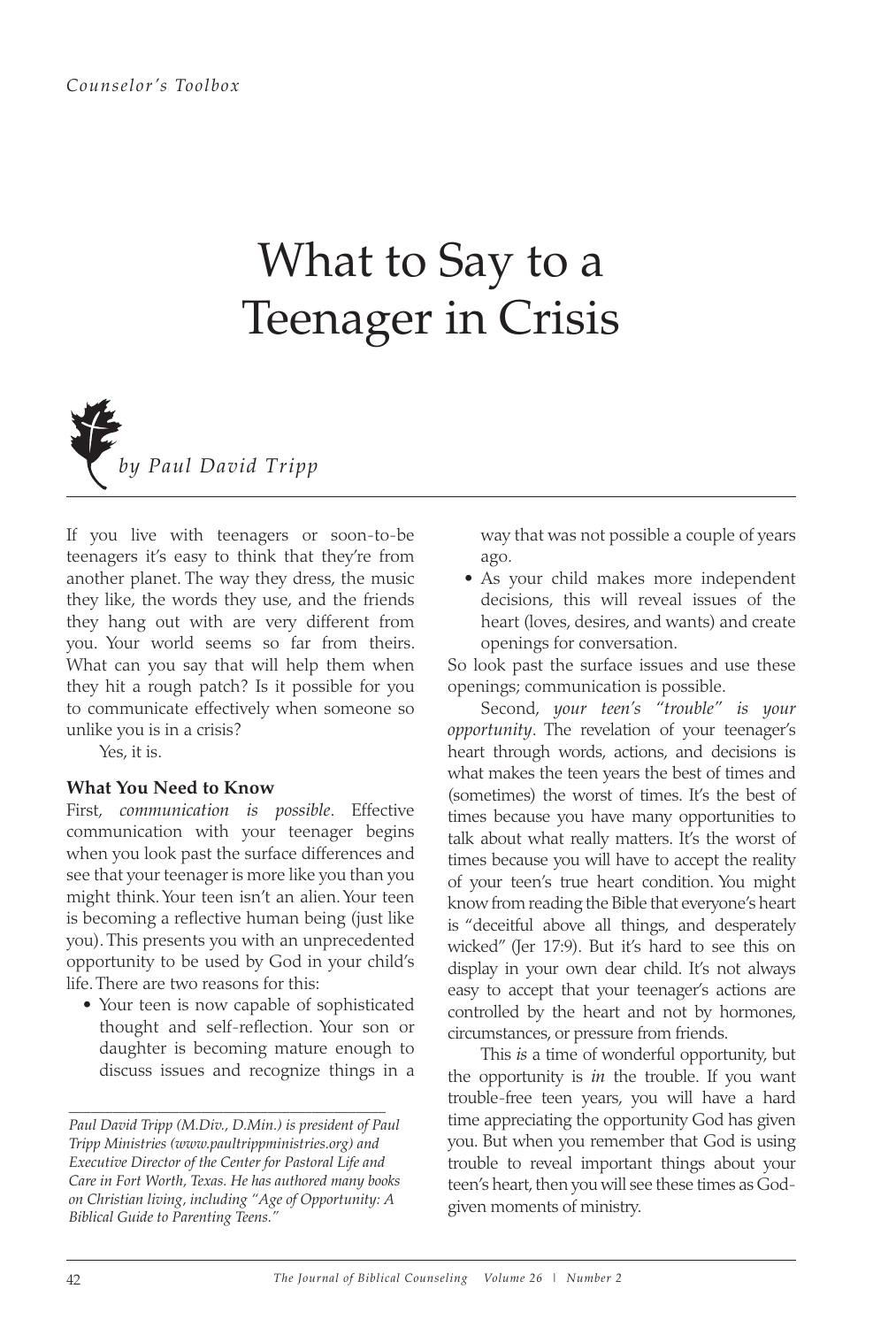In one sense this makes your parenting job so much bigger. Instead of just trying to keep your child problem-free, you are looking for personal transformation at the deepest level. But when you remember that only God can change a human heart and you are only his instrument, then your parenting task becomes much smaller. You are called to be faithful; only God can do the work of change.

Third, *your words are shaped by your heart*. What does this have to do with talking to your teen? Everything! The Bible says that all of us speak out of our hearts. Our thoughts and desires shape the words we say. Have you ever

## **What You Need to Do**

First, *do not personalize what is not personal*. Our natural tendency is to make our teenager's misbehavior more about us than it really is. When we do this we say things like, "I can't believe you would do this to me!" or "Do you have any idea what my day was like?" These statements make you the central issue instead of your child's need for a changed heart and a deeper, more honest relationship with God. Here are some things that happen when you take your teenager's actions personally:

s You will often *turn a moment of ministry into a moment of anger*. When you feel personally

When you have God's perspective on your teen's life, then your words will be used by God to bring hope and change to your teenager.

apologized after a moment of anger by saying, "I didn't mean to say that."? That wasn't exactly true was it? Those words started as thoughts in your heart, and that's why they came out of your mouth. God tells us in the Bible that all of our words and actions start in our hearts (Matt 12:34; 15:18; Luke 6:45).

Your words are shaped by what you want for yourself and for your teenager. Useful and productive conversations with your teen are only possible when your heart is in the right place. Your teenager *will* mess up your schedule… *will* try your patience…*will* challenge your authority...*will* make unwise decisions…*will* embarrass you…*will* struggle with living for the approval of friends…*will* cause you to get up earlier and stay up later than you want to… and *will* think up trouble that isn't even on this list. But here is the important point: your words in all of these situations will be shaped by the true condition of *your* heart. When you have God's perspective on your teen's life, then your words will be used by God to bring hope and change to your teenager. But when your heart is focused on yourself and on your desires and fears, then your words will bring discouragement and tension. If you are living for control, your words will be angry and fearful. If you are aiming to influence your teen toward what is good, your words will be constructive.

offended, your words will be shaped by irritation and anger. You will say things like, "You don't want to even think about what will happen if you ever do this again!" or "Do you wake up every morning and think about new ways to drive me crazy?" These words are not the wise and carefully crafted words of someone who desires to be a part of the ministry of change that God has lovingly planned for this moment in your teen's life. They only express your anger and your frustration.

s Because you have turned a moment of ministry into a moment of anger, you will be *adversarial in your response*. Your words will communicate, "It's me against you!" Since you have not dealt with your heart, your teenager is, at that moment, your enemy. Because your child is standing in the way of what you want (peace, comfort, control, etc.), you will say things like, "You don't want to push me!" or "Do you want to take me on? I wouldn't try it if I were you!"

s You will be tempted to *look for a quick solution* that doesn't get to the heart of the problem. It's much easier to yell and throw a punishment at your teenager than to take the time to find out what is going on in your teen's heart and relationship with God.

How helpful is it to relate like this to your teenager? As you are angrily lecturing, do you think your child is thinking, "Wow, this is great; I am seeing myself more clearly than I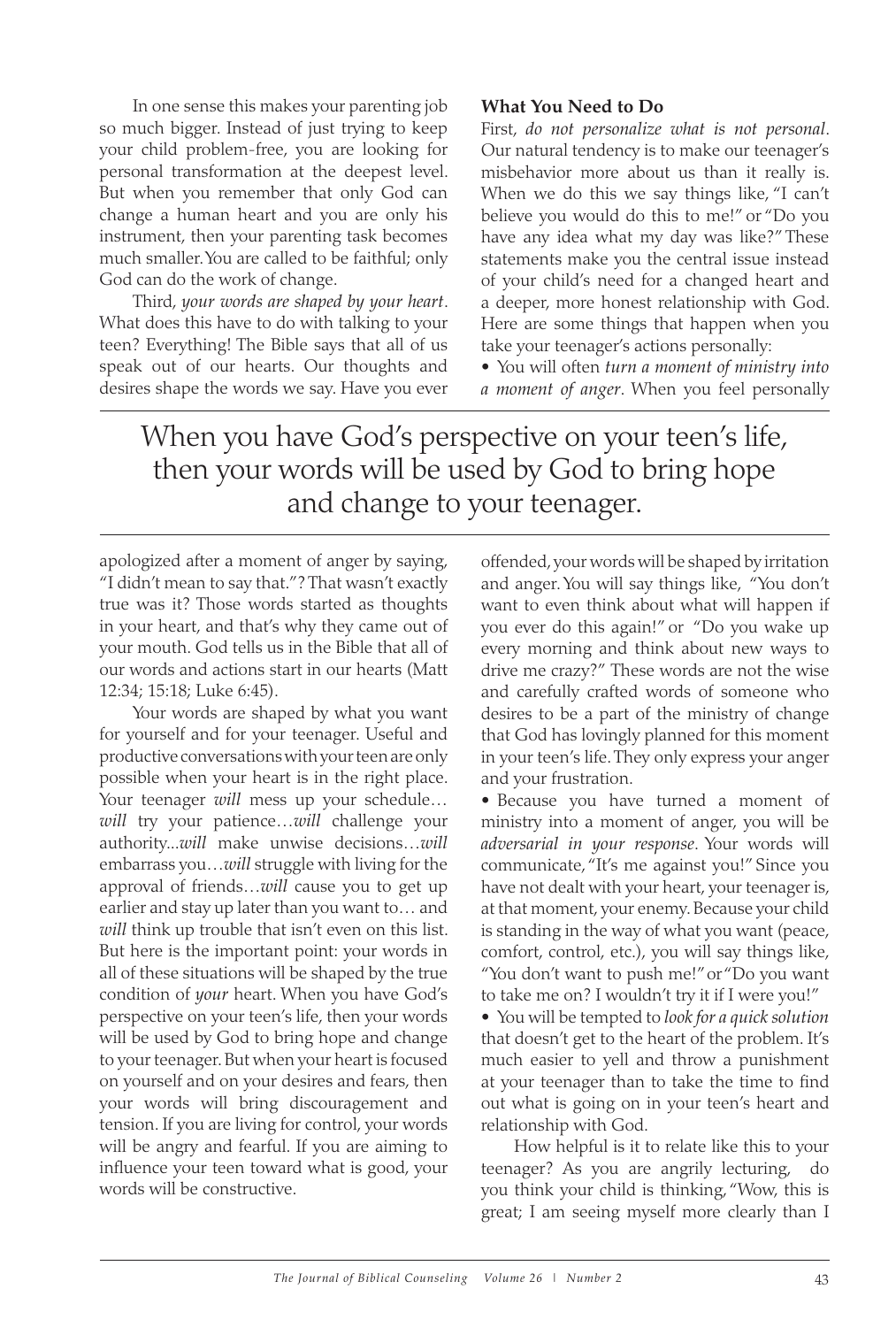ever have. Now I know I need to change, and I am so thankful for the way my mom and dad are helping me."? No, when your words are shaped by your anger and irritation, you are not part of what God is doing in your teenager. You're in the way of it. Your anger will provoke your teen to the very things you would like to see changed.

Second, *start with your heart*. If you want God to use you in your teenager's life, you have to be willing to examine your own heart. Your teenager is not the only sinner in your home. Like your teenager, the tendency of your heart is toward self-centeredness, deceit and wickedness *and organizes life.* Don't just say, "This is what I think," or "Do it because I said so." Instead, tell your teenager what the Bible says about the issue at hand. Each circumstance your child faces provides an opportunity to demonstrate how the Bible makes sense out of all of life (2 Tim 3:16–17).

*s Be willing to share your own struggle*. Don't minimize your own struggle with sin. Share with your teenager how knowing Jesus has helped you in your struggle with sin. (Paul modeled this in Romans 7:14–25.) Don't let your words convey to your teenager that you have arrived spiritually. Let your child see that although your outward sins might be different,

## If you want God to use you in your teenager's life, you have to be willing to examine your own heart.

(Jer 17:9). The only cure for your self-centeredness is daily repentance for sins and daily dependence on Jesus' death and resurrection for forgiveness and the power to change. "If we say we have no sin, we deceive ourselves, and the truth is not in us. If we confess our sins, he is faithful and just to forgive us our sins and to cleanse us from all unrighteousness" (1 John 1:8–9).

As you learn to live a repentant and Goddependent life, you won't see your teenager's bad behavior only as an inconvenience or an embarrassment, but as an opportunity. That doesn't mean it will be easy to see your child make bad choices, but it does mean that God will be able to use you as an instrument of change in your teenager's life.

Third, *speak wise words*. "The tongue of the wise brings healing" (Pro 12:18). How can your words and attitude do your teenager some good? Here are some principles to keep in mind as you speak with your child:

*s Stay calm*. There is a God. He is in control. All he does is good (Rom 8:28–39). Remind yourself of these truths and then take a moment to pray, to listen, to get all the facts, and to ask good questions.

*s Keep the conversation going*. Sometimes your teenager will share just a little bit of what is going on inside. It is up to you to continue to pursue your teenager with expressions of concern, commitments to prayer, and simple questions (not interrogation!).

*s Demonstrate how the Bible interprets, explains,* 

they are just as wrong in God's eyes. Your need for Jesus is just as deep.

*s Keep Jesus and his work central*. The most important relationship in your teenager's life is not with you. Relationship with Jesus is most important. Be alert for opportunities to point to the forgiveness, deliverance, and power that are only found in him.

*s Words of mercy and grace must be said with mercy and grace*. Times of correction must not be times when a loud voice, pointed finger, inflammatory words, and stomping off in parental disgust are the norm. If you fail to speak the truth in love (Eph 4:15) it will cease to be the truth, as the purity of its content becomes corrupted by your frustration, impatience, and anger.

There is no script for talking to a teenager. Each teen and each situation is unique. As parents we need to humbly ask Jesus for the wise, kind, helpful, patient, useful, heartchanging words that come from a heart that his Spirit is making wise, kind, and patient. When Jesus is at work in our hearts, our words will be appropriate and productive, even in the most difficult situations.

Fourth, *take the time it takes*. You might be saying to yourself: "What you're describing sounds like it takes a lot of time. What if we are just too busy?"

It's a mistake to try to squeeze a one hundred dollar conversation into a ten cent moment. Don't try to have that serious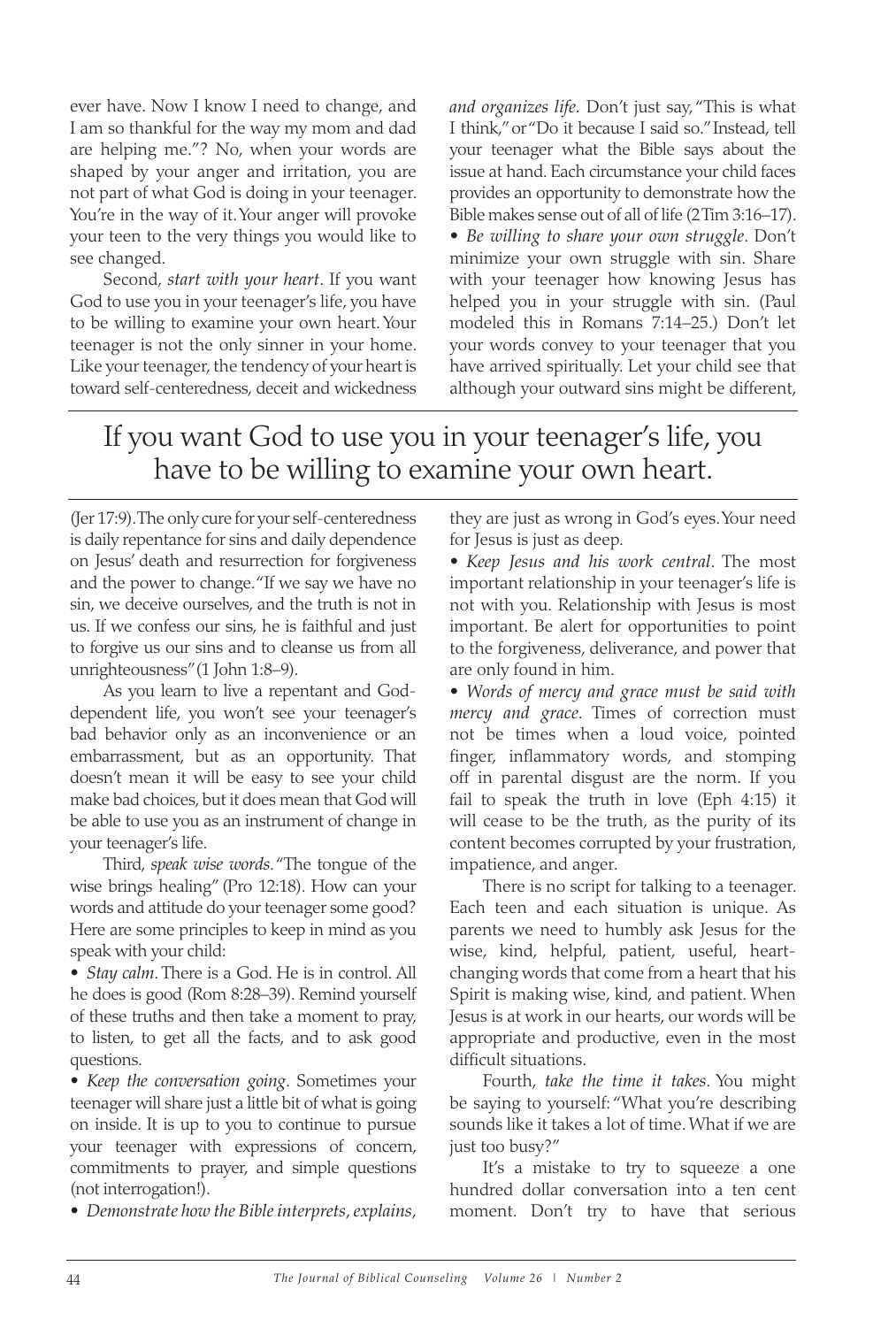conversation just before your teen runs out the door or goes to bed. If you know you need to have a long and potentially difficult discussion, schedule a time to have it. This protects you from dealing with an issue in the heat of the moment. It lets you take the time to clear your mind and settle your emotions. It protects your teenager, because you are creating a setting in which you will be better able to work through emotions and hear what each other has to say.

Honest and constructive communication does take time. But communicating with your child should be so important that you are willing to rearrange your schedule and priorities. Think about how you are spending your time now, and evaluate your schedule according to the eternal significance that each activity has. Remember that working at building a relationship with your children and pointing them toward Christ is investing your time in something that will last forever.

Fifth, *learn how to handle the times you fail.* When you try to have a good conversation, your child might make some remark or comment that really angers you. Be prepared.

One of the sweetest things Jesus did for us on the cross was to break the power of sin over us. This means we don't have to go wherever our emotions and desires lead us. We can, in fact, say" no" to powerful passions (a motivating emotion) and powerful cravings (agendasetting desires) and go in another direction (Titus 2:11–13). As God's child you must decide to exercise this power. How can you do this?

• Prepare yourself by admitting your need to God. Pray for the help that only he can give you.

- Think carefully and clearly about what you need to communicate and how you should say it.
- Identify where you might get trapped. What does your child do or say that gets you angry or irritated?
- Have an anger strategy. Decide what you will do when you start to lose it. Will you stop and suggest that you pray together? Will you excuse yourself and leave the room until you have regained your composure? Will you confess your struggle to your teen and ask for help so that together you can avoid the traps?
- s Believe God's promise that even in a moment of raging emotion and powerful desire you can say "no" and go in another direction. Let your belief in God's promises set the agenda for your communication with your teenager rather than what your teenager says and does. Then watch the good things God does as you depend on him for help.

\* \* \*

What can you say to a teenager in crisis? If you see your teen's trouble as an opportunity for you to offer godly care to someone struggling to mature, you will find many things to say. Fight your natural tendency to make your child's misbehavior a personal affront to you. Instead, start with your own heart before God. Ask him to help you to see these crises as opportunities—opportunities to share your own story of struggle and faith, and to invite your teen to follow Jesus too.